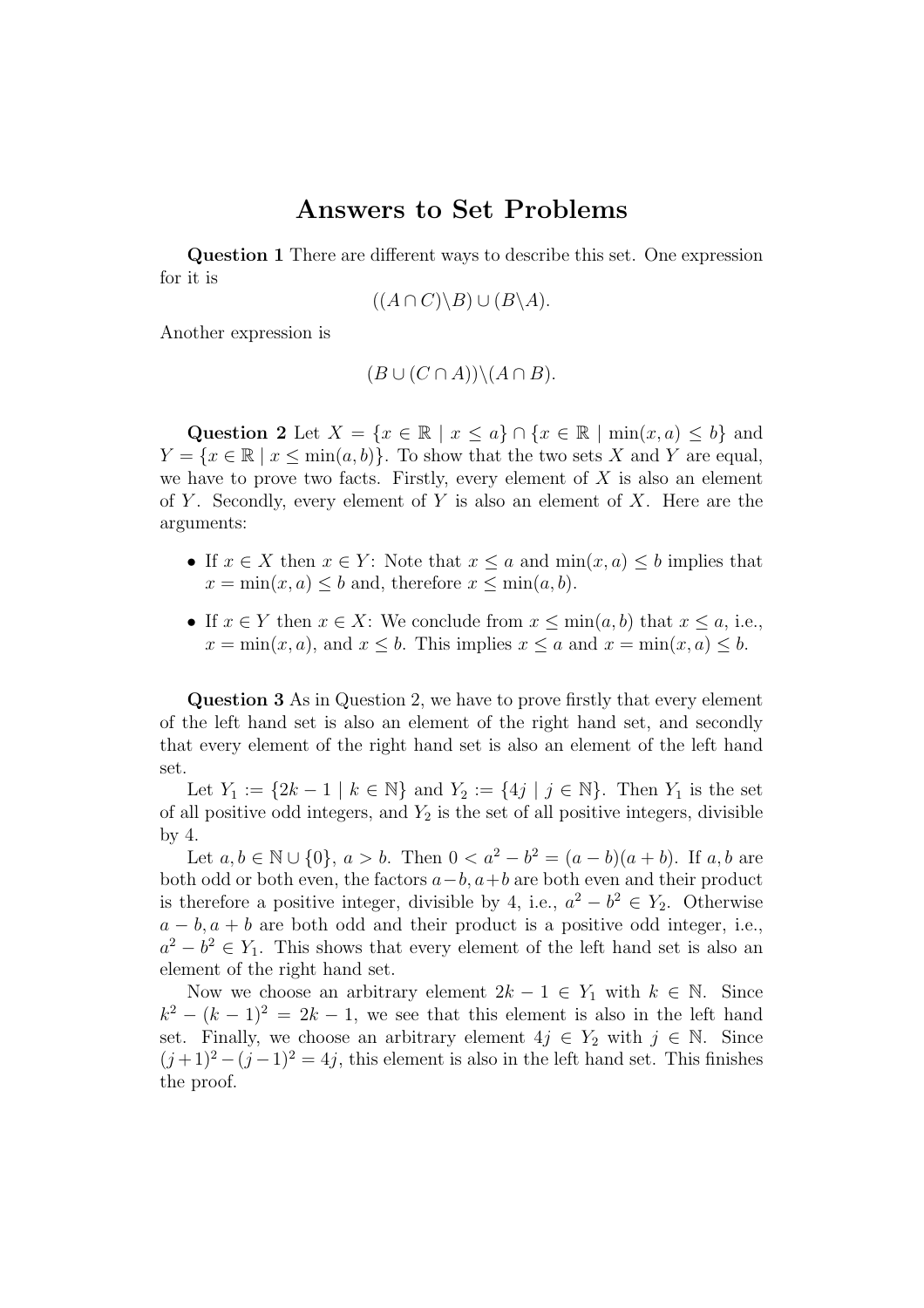## Question 4

1. The statement is true. We give names to the elements of the set  $X$ , i.e.  $X = \{a_1, \ldots, a_N\}$ . Now, every subset of X corresponds uniquely to N yes/no choices, deciding for each of the elements  $a_i$  whether it is in the subset or not. We have  $2^N$  possibilities to make these choices, therefore  $\mathcal{P}(X)$  has exactly  $2^N$  elements.

(This fact can also be proved rigorously using Induction. But Induction will be introduced later, so we provided arguments avoiding this very important technique.)

2. The statement is true.

Let  $U \in \mathcal{P}(Z)$ . Then  $U \subset Z$ . Since  $U \subset Z$  and  $Z \subset X$  and  $Z \subset Y$ , we also have  $U \subset X$  and  $U \subset Y$ , i.e.,  $U \in \mathcal{P}(X)$  and  $X \in \mathcal{P}(Y)$ . This shows that  $U \in \mathcal{P}(X) \cap \mathcal{P}(Y)$ .

Conversely, let  $U \in \mathcal{P}(X) \cap \mathcal{P}(Y)$ . Then  $U \subset X$  and  $U \subset Y$ , i.e.,  $U \subset X \cap Y = Z$ . This shows that  $U \in \mathcal{P}(Z)$ .

3. The statement is false. We only need to provide a counterexample. Let  $X = \{a\}$  and  $Y = \{b\}$ . Then  $Z = \{a, b\}$  and  $Z \in \mathcal{P}(Z)$ . But  $Z \not\subset X$ and  $Z \not\subset Y$ , therefore  $Z \not\in \mathcal{P}(X) \cup \mathcal{P}(Y)$ .

Question 5 Both Jack's Venn Diagram and his example are correct. The problem lies in the conclusion from the Venn Diagram. We enumerate the components of both Venn Diagrams from 1 to 14 as follows:



You can easily check that these components describe the following subsets of  $Z$ :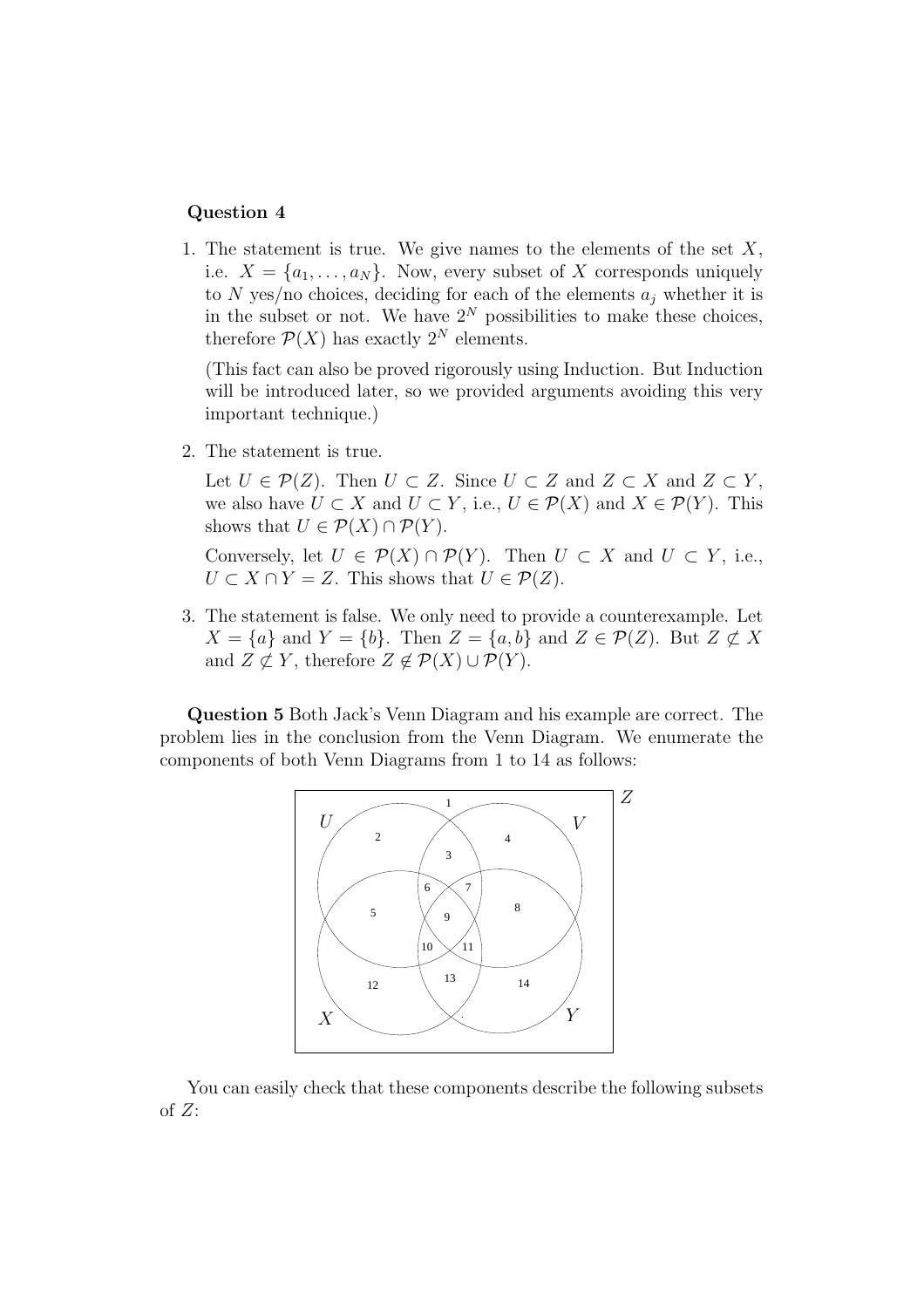| component | subset                           | component   subset |                                |
|-----------|----------------------------------|--------------------|--------------------------------|
|           | $U^c \cap V^c \cap X^c \cap Y^c$ | $\aleph$           | $U^c \cap V \cap X^c \cap Y$   |
|           | $U \cap V^c \cap X^c \cap Y^c$   |                    | $U \cap V \cap X \cap Y$       |
|           | $U \cap V \cap X^c \cap Y^c$     | 10                 | $U \cap V^c \cap X \cap Y$     |
|           | $U^c \cap V \cap X^c \cap Y^c$   | 11                 | $U^c \cap V \cap X \cap Y$     |
| 5         | $U \cap V^c \cap X \cap Y^c$     | 12                 | $U^c \cap V^c \cap X \cap Y^c$ |
|           | $U \cap V \cap X \cap Y^c$       | 13                 | $U^c \cap V^c \cap X \cap Y$   |
|           | $U \cap V \cap X^c \cap Y$       |                    | $U^c \cap V^c \cap X^c \cap Y$ |

Now, there are 16 combinations  $U^* \cap V^* \cap X^* \cap Y^*$ , where  $*$  is either no symbol or the complement symbol, so the Venn Diagram misses out the two combinations  $U^c \cap V \cap X \cap Y^c$  and  $U \cap V^c \cap X^c \cap Y$ . In other words, the diagram identifies the set  $U \cap V^c \cap X^c \cap Y$  with the empty set (i.e., there is no region representing this set). So in the Venn Diagram the sets  $Y \cap (U^c \cap V^c \cap X^c)$  and

$$
T := (Y \cap (U^c \cap V^c \cap X^c)) \cup (U \cap V^c \cap X^c \cap Y) \tag{1}
$$

are indistiguishable, since the second set in the union (1) is represented as the empty set. Using the laws of commutativity, associativity and distributivity and, finally, De Morgan's Rule we transform the set (1) into the set  $(V \cup X \cup Y)$  $Y^c)^c$ :

$$
T = (U^c \cap (V^c \cap X^c \cap Y)) \cup (U \cap (V^c \cap X^c \cap Y))
$$
  
= 
$$
(U^c \cup U) \cap (V^c \cap X^c \cap Y)
$$
  
= 
$$
Z \cap (V^c \cap X^c \cap Y)
$$
  
= 
$$
(V^c \cap X^c \cap Y)
$$
  
= 
$$
(V \cup X \cup Y^c)^c.
$$

Here, we see that we have to be careful with Venn Diagrams. While Venn Diagrams usually illustrate set relations correctly for operations on three sets, they cannot represent all 16 possibilities of intersection in the plane in the case of four sets. A remedy would be to draw Venn Diagrams with sets in  $\mathbb{R}^3$ , but this would be hard to imagine.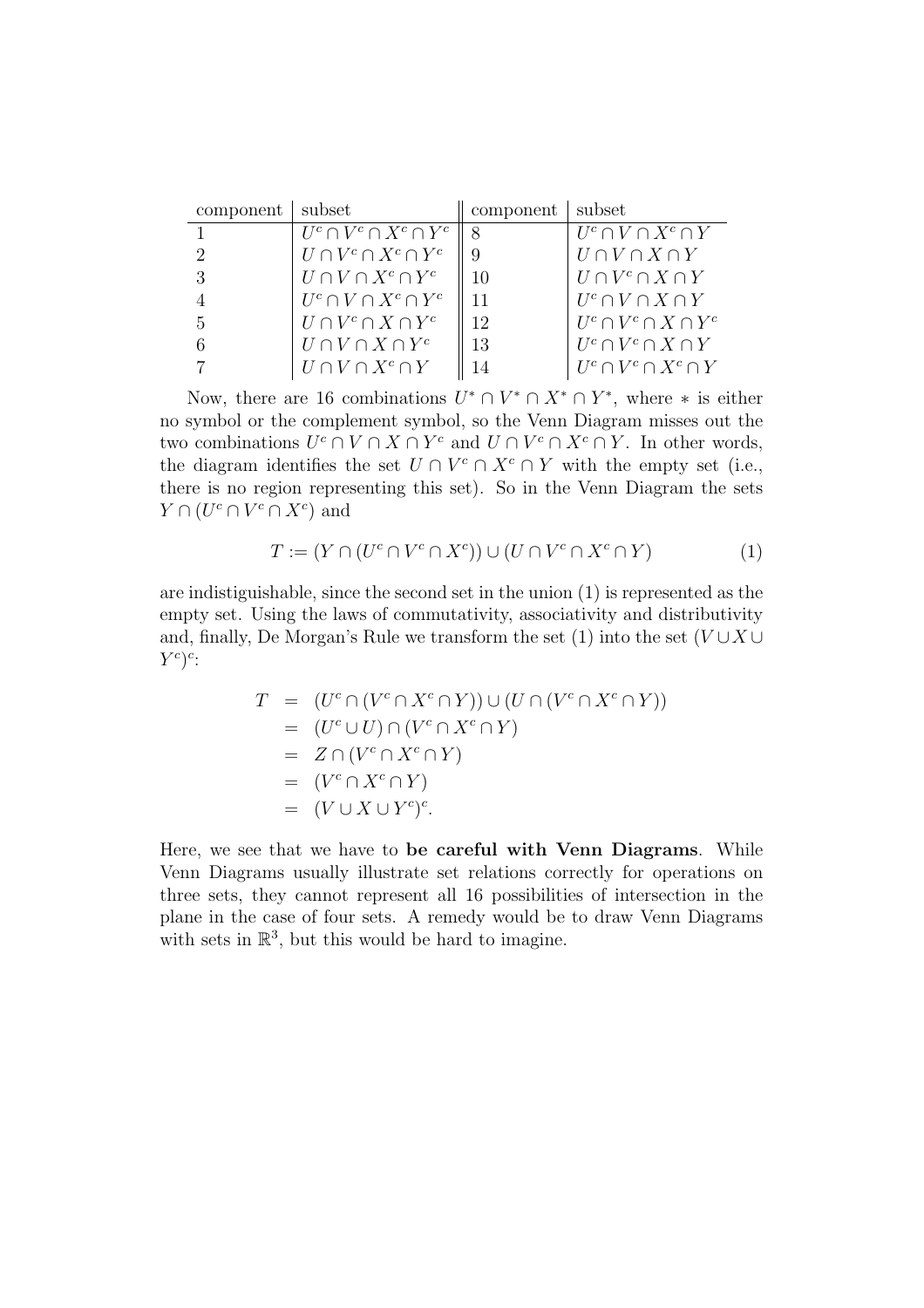## Question 6

• The Venn Diagram looks as follows:



• The Venn Diagram for both sets looks the same:



Both sets are equal and can be described in words as follows: They consist of all elements which belong to only one of the three sets or lie in the intersection of all three sets  $X, Y, Z$ . Therefore, another way of describing these sets is

 $(X \cap Y^c \cap Z^c) \cup (X^c \cap Y \cap Z) \cup (X \cap Y \cap Z^c) \cup (X \cap Y \cap Z).$ 

• Let  $x \in X\Delta Z$ . Then x belongs to precisely one of the two sets X and Z. Now we have two cases to consider: The first case is  $x \in Y$  and the second case is  $x \notin Y$ . One of these two cases is always fulfilled.

Firstly, assume that  $x \in Y$ . Since x belongs to precisely one of the two sets  $X$  and  $Z$ , it does not belong to either  $X$  or to  $Z$ . If  $x$  does not belong to X, then  $x \in X\Delta Y$ . If x does not belong to Z, then